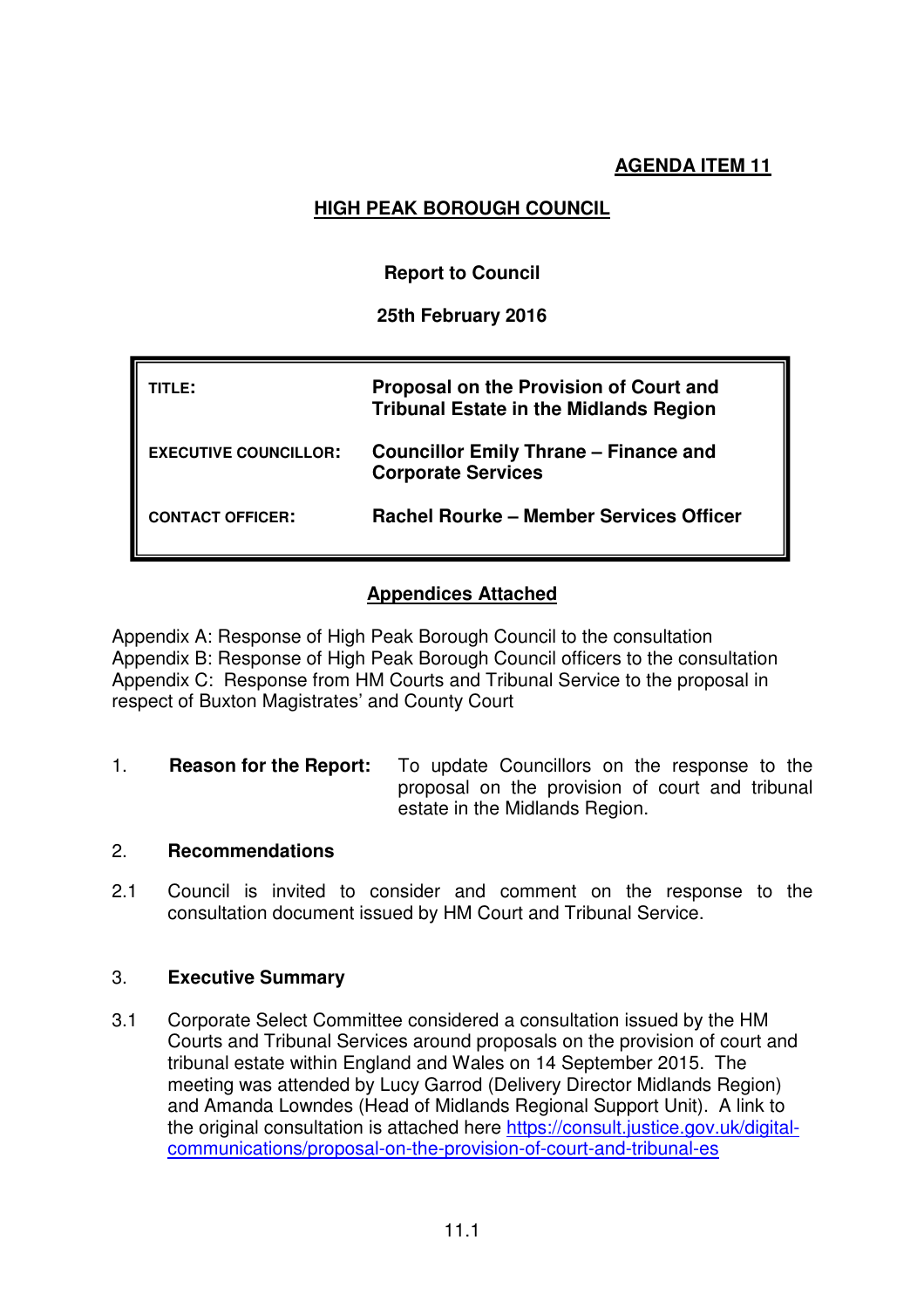- 3.2 The consultation proposed that Buxton Magistrates' and County Court be closed and that its work be moved to Chesterfield Magistrates' Court, County Court and Family Court hearing centre, now known as Chesterfield Justice Centre. Other courts proposed for closure in the region included Tameside, Macclesfield and Stockport.
- 3.3 A response to the consultation was submitted on behalf of High Peak Borough Council by the Executive Councillor for Finance and Corporate Services and the Chair of Corporate Select Committee (Appendix A). The response outlined the strong opposition to the proposed closure of Buxton Courthouse due to the "inaccurate assessment of the court premises and the lack of evidence that the geography of the High Peak or its transport arrangements had been taken into account which had resulted in disproportionate weight being accorded to the unsuitability of the Buxton premises and inadequate weight to the unsuitability of the transport arrangements to Chesterfield."
- 3.4 A separate response outlining the impact of the proposals on the day to day running of council services was also submitted (Appendix B)
- 3.5 A response to the consultation has now been issued, and is available via this linkhttps://www.gov.uk/government/uploads/system/uploads/attachment\_data/ file/499518/national-consultation-document.pdf and at appendix C (specific to Buxton Court). The response advises that the Lord Chancellor has decided that Buxton Magistrates' and County Court will be closed and its work moved to Chesterfield Justice Centre and Stockport Magistrates' and County Court. Consideration will also be given to some family public law being moved to Manchester Civic Justice Centre. It is stated that it is the cases generated from the north of the Borough such as Glossop, Hadfield, New Mills and Whaley Bridge that will be heard in the North West Region. It is noted that this is a change to the original proposal and has been implemented without any further consultation as requested in the consultation response attached at Appendix A.
- 3.6 This closure of Buxton courthouse is due to take place within the first tranche, namely by June 2016. Both Macclesfield and Tameside Courts are also to close, Tameside by June 2016 and Macclesfield by September 2016.
- 3.6 Some of the reasons put forward for the decision are:
	- Longer journeys may incur increased costs but these will be outweighed by the savings and efficiencies achieved by locating our resources and reducing the size of the HM Courts and Tribunals Services estate
	- The building is not compliant with the Equality Act 2010
	- The consultation rooms fall short of the standard required by HM Courts and Tribunals Services and of those provided in court buildings across the country
	- The building is underused (27%) and the receiving courts can absorb the work from Buxton without any enabling works
	- Financial savings in the form of fixed and semi-variable costs and from the efficiencies in operating from fewer sites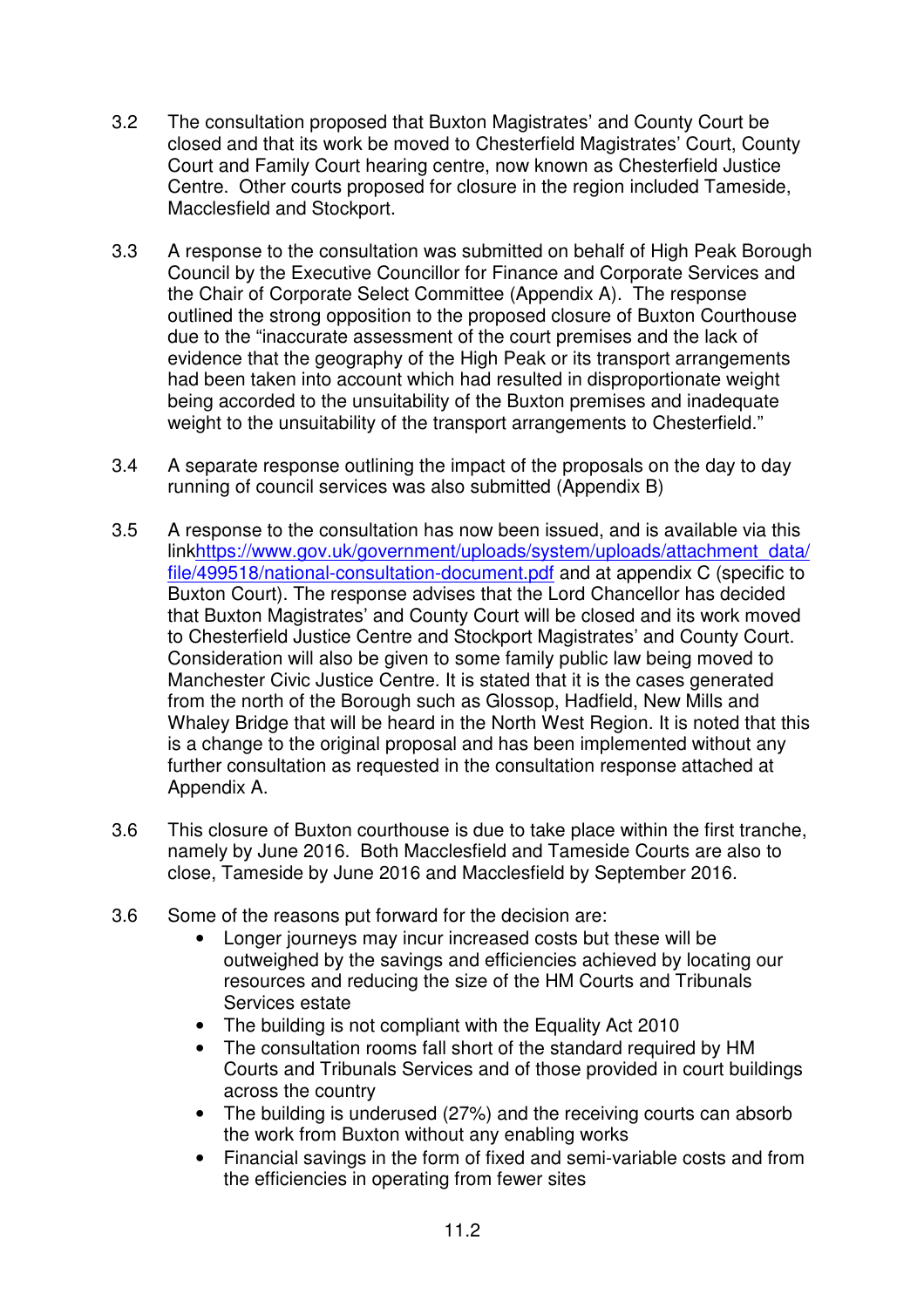## Mark Trillo **Executive Director – People and Monitoring Officer**

**Web Links and Background Papers** 

## **Contact details**

Rachel Rourke – Member Services Officer Tel: 01298 28400 Ext. 2139 Email: Rachel.rourke@highpeak.gov.uk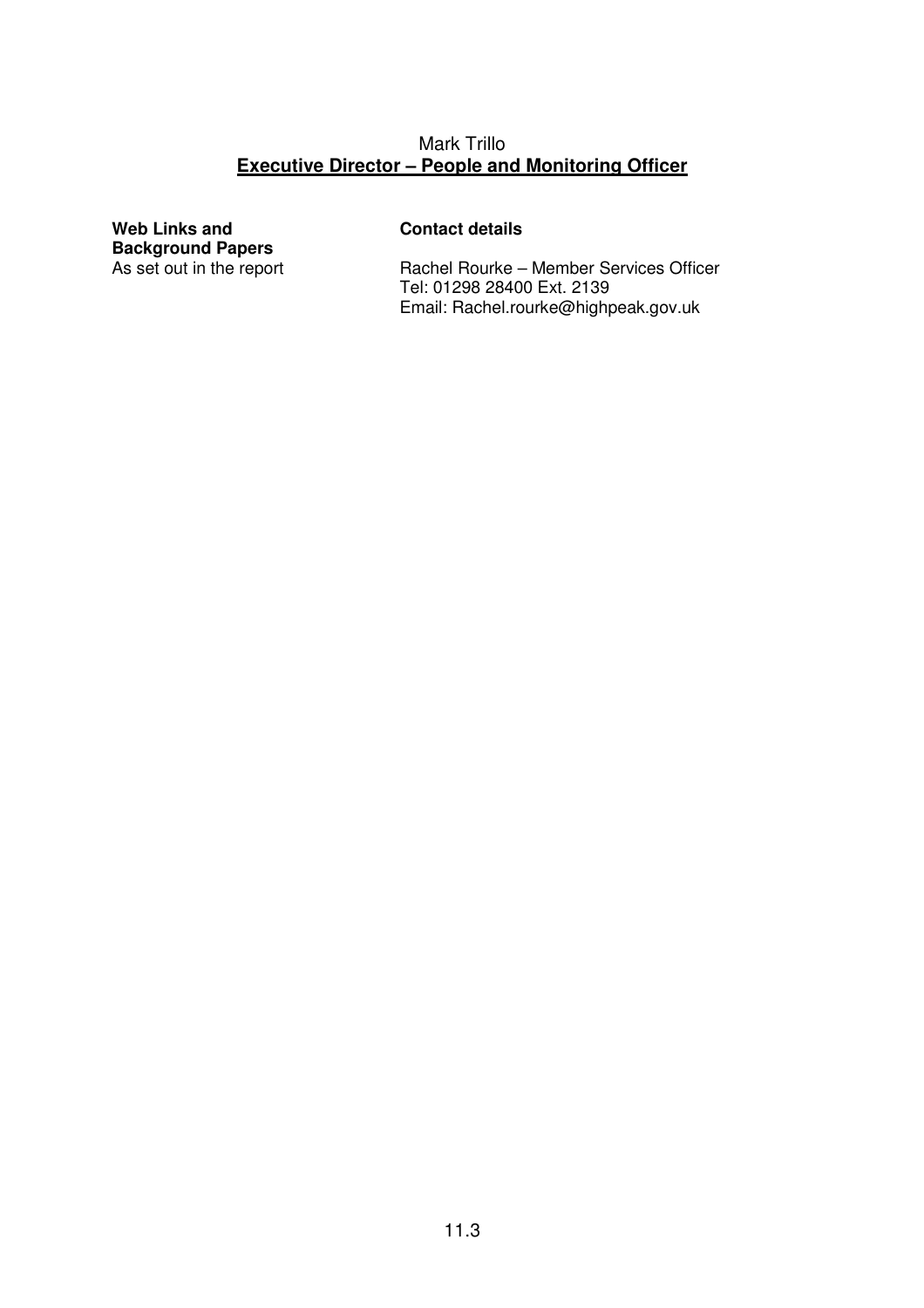**APPENDIX A** 

2 October 2015

Shailesh Vara Parliamentary Under-Secretary of State for Courts and Legal Aid **HMCTS Consultation** Ministry of Justice Post point 1.13 102 Petty France London SW1H9AJ

### BY POST AND BY EMAIL(estatesconsultation@hmcts.gsi.gov.uk)

Dear Shailesh Vara,

## Proposal on the provision of court and tribunal estate in England and Wales -Midlands - Buxton Magistrates' and County Court

This letter sets out the response of High Peak Borough Council (the Council) to the proposal to close Buxton Magistrates' and County Court. The consultation documents were considered at a meeting of the Corporate Select Committee on 14 September 2015 which was attended by Lucy Garrod (Delivery Director Midlands Region) and Amanda Lowndes (Head of Midlands Regional Support Unit). A relevant extract of the draft minutes of that meeting is attached as an annexe. In addition, the Chair of the Corporate Select Committee and the Executive Councillor for Corporate Services visited the court premises on Tuesday 22 September 2015. The response has been endorsed by the Leader of the Council and other group leaders. The Council is strongly opposed to the closure of Buxton Magistrates' Court and the transfer of the work to Chesterfield.

### Introduction

The Council welcomes the opportunity to contribute to the consultation. The Council understands very well the pressures on publicly-funded bodies to make the most efficient use of resources, adopt modern technology and respond to citizens' expectations. The Council supports the government's overall aims for reform. However, there are some significant substantive factors which militate against the consultation proposal to close the Buxton Court, aspects of which also appear to be procedurally flawed.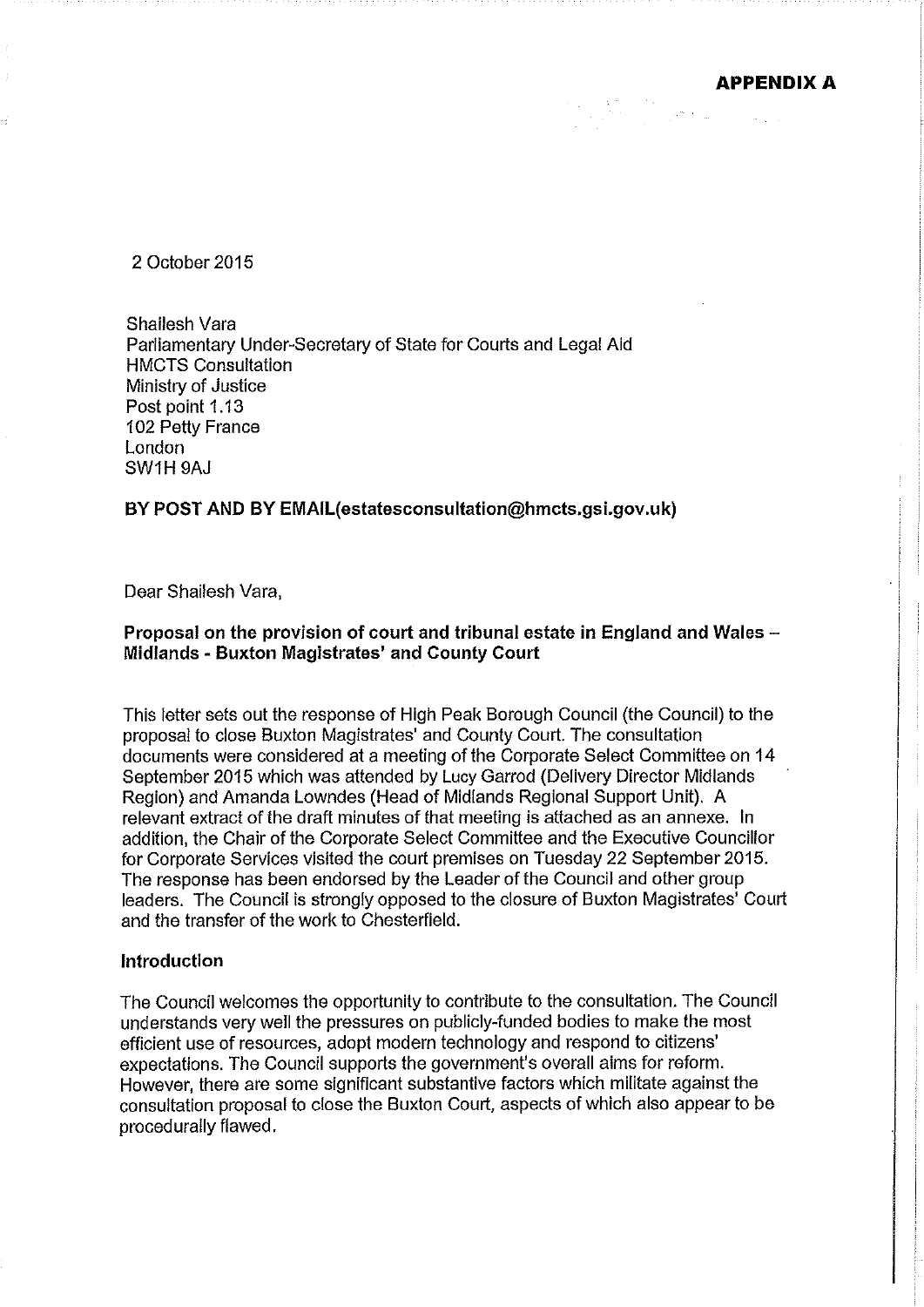### Inaccuracies in the description of the premises

The detailed inaccuracies in the description of the premises (public lift, number and configuration of waiting and consultation rooms, Equality Act compliance and usage) have been set out in detail both by the magistrates themselves and by the High Peak Member of Parliament, Andrew Bingham, in the House of Commons on 17 September 2015. During our visit we verified for ourselves that the magistrates' description was the accurate one. We understand that HMCTS has acknowledged one of the inaccuracies, that there is no public lift, but we are concerned that the exchange of correspondence in which this was corrected was not put forward for consideration alongside the consultation documentation before the committee and does not appear as an addendum to the material on the HMCTS website. In our view both the errors themselves and the seeming unwillingness of the service openly to admit to and correct them undermines the procedural credibility of the consultation.

In substantive terms, although they are not purpose-built, the characteristics of the premises do not deserve the disproportionate negative weight accorded to them in proposing a move to Chesterfield as set out in the consultation document.

### Incomplete information about travelling distances and times in the case of closure

One option is provided in the case of closure - transfer to Chesterfield. The narrative on travelling arrangements provides information exclusively relating to distances and times from Buxton to Chesterfield, excluding any mention of the more distant catchment area for the court's business in the north west of High Peak, i.e. the significant communities of Glossop, New Mills and Hayfield. The magistrates informally estimate that two-thirds of the court's business comes from those areas following the closure of the court in Glossop some years ago. The volume of business undertaken by the court is increasing but this is not acknowledged in the consultation document. HMCTS were requested both in advance of and at the meeting to provide a postcode analysis of those needing to visit the court premises but were unwilling or unable to do so. The table on travelling times and distances in the consultation document shows that 73% of journeys by public transport (it is not clear how this figure has been calculated) would exceed two hours. Comparison with the figures for other closure proposals shows this to be unusual and extreme  $-$  vet no attention is drawn to this information which would clearly be accorded positive weight in retaining the provision in Buxton.

In substantive terms, there appears to be no understanding that Chesterfield is not a frequent or usual destination for residents of High Peak for other purposes. Data clearly shows the predominant employment and social travelling patterns are to and from Stockport and elsewhere in Greater Manchester - hence the expensive, convoluted, lengthy and inconvenient public transport arrangements to and from Chesterfield. No consideration or weight was accorded to the weather conditions that often prevail in the winter months. Not only are the suggested arrangements totally unacceptable in themselves, many councillors who work with and represent potential witnesses, particularly the more vulnerable, commented that the travelling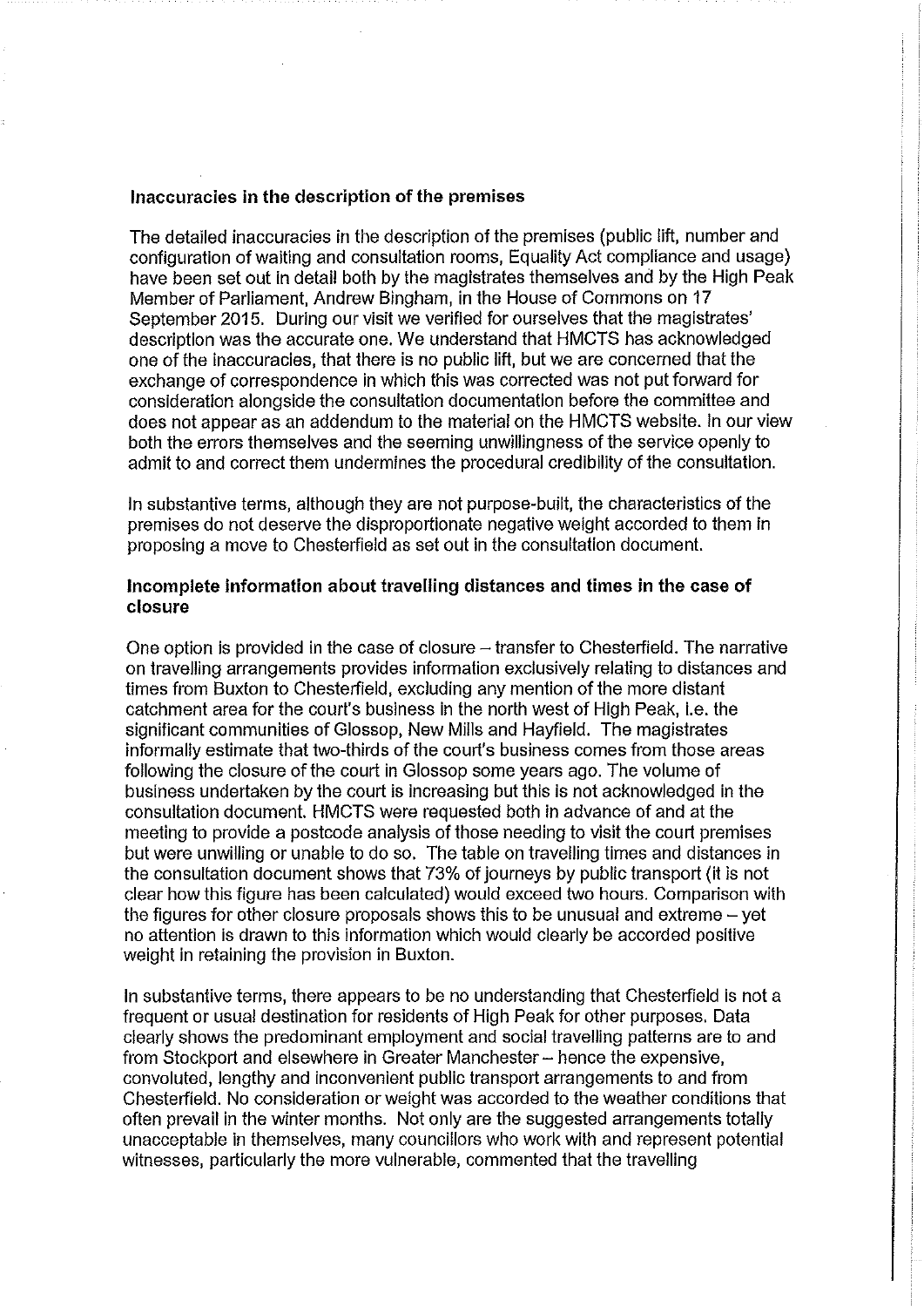arrangements would act as a disincentive to their attending court, thus impeding or delaving the delivery of justice.

### 'Moving the goal posts' during the consultation

During the committee meeting on 14 September queries were raised about the closure proposals in neighbouring areas in the North West such as Macclesfield and Stockport. HMCTS representatives appeared to acknowledge the close links between High Peak and Greater Manchester and indicated that the proposals for the area could be considered together, despite this not being identified as a potential option in any of the consultation proposals for either the Midlands or North West areas. The Council would welcome an assurance that such a course of action would not be taken without further consultation.

### Conclusion

The Council is strongly opposed to the closure of Buxton Magistrates' Court and the transfer of the work to Chesterfield. The assessment of the court premises is inaccurate: there is no evidence that the geography of the High Peak or its transport arrangements have been properly taken into account. This has resulted in disproportionate weight being accorded to the unsuitability of the Buxton premises and inadequate weight to the unsuitability of the transport arrangements to Chesterfield.

The Council also considers the consultation process in relation to the proposal is flawed and potentially subject to legal challenge if a decision is taken to implement the proposal.

Copies of this letter go to Andrew Bingham MP and Michael Hilton JP.

Yours sincerely,

Emily heave

**Alan Barrow** Chair Corporate Select Committee

**Emily Thrane Executive Councillor Corporate Services**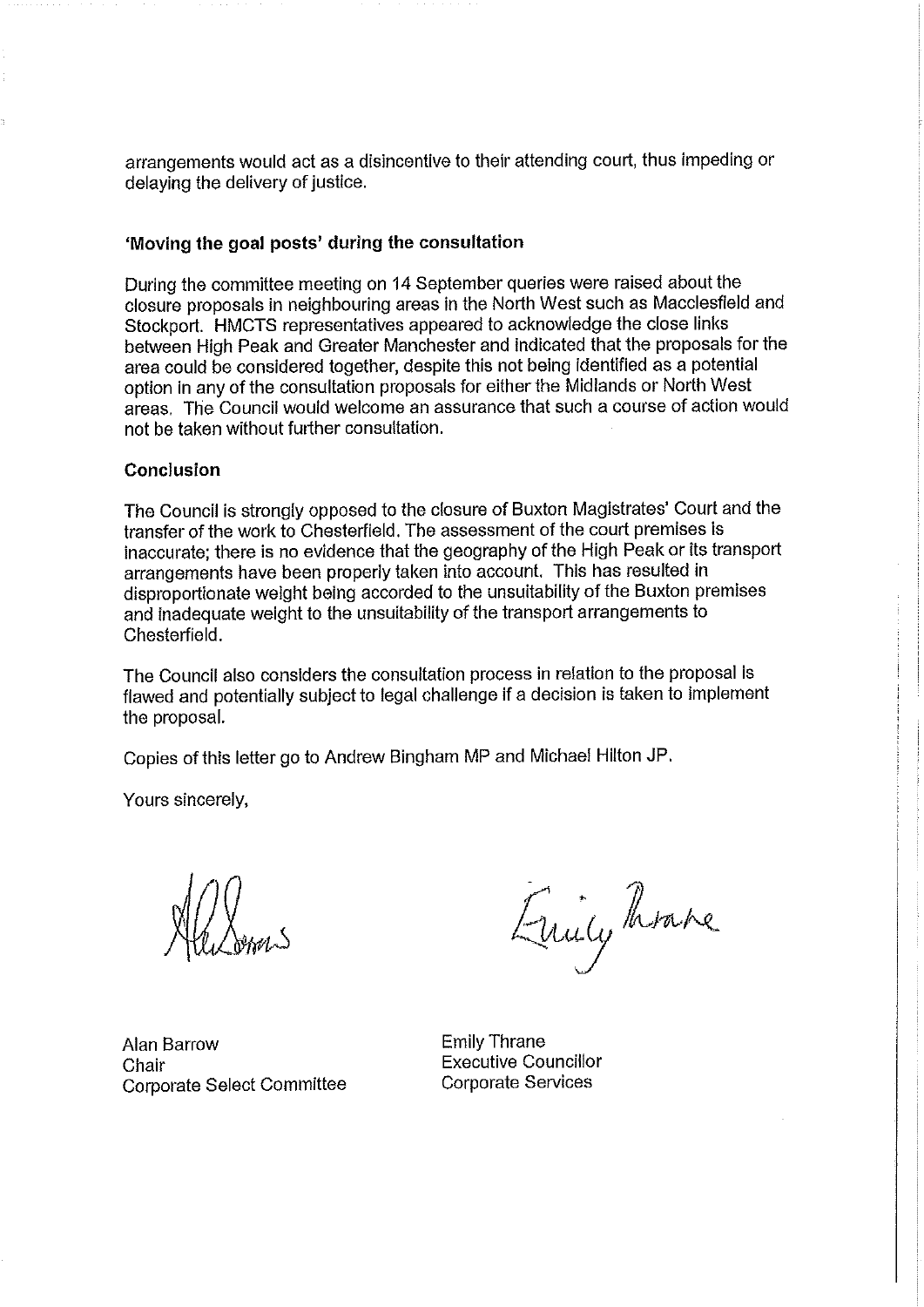#### **ANNEXE**

## EXTRACT FROM THE DRAFT MINUTES OF THE CORPORATE SELECT COMMITTEE HELD ON 14 SEPTEMBER 2015

#### CONSULTATION ON THE PROPOSAL ON THE PROVISION OF 16/19 COURTS AND TRIBUNAL SERVICES IN THE MIDLANDS REGION

(Agenda item 8)

Lucy Garrod and Amanda Lowndes representing HM Courts & Tribunal Services (HMCTS) were in attendance to outline the consultation proposals to the Committee.

HMCTS is undergoing a significant programme of reform over a 5 year period, with investment being made in modernising IT and the estate. The overall aim was to offer a more efficient service and to increase the number of interactions made electronically to reduce the requirement of people to attend court in person. This consultation was the early part of the estates reform in terms of right sizing the estate, and would not be addressing future reduction requirements. Buxton Court had been identified as being underused, but still needed to be maintained. Formal responses to the consultation were invited, which would be reviewed prior to a response documents formulated and submitted to Ministers for decision. It was anticipated that the response document and decision would be published in December / January.

The consultation document indicated that should Buxton Court close, then the workload would be moved to Chesterfield. In response to concerns expressed by members regarding the proposed move to Chesterfield, it was acknowledged by HMCTS that other locations could more sensibly link with Buxton, such as Macclesfield, Stockport, Manchester City Centre and Glossop, and that there would be no objection to where postcodes would be directed to. This confirmation was welcomed although there was concern that this was not set out in the consultation document. Members also expressed concerns that Stockport, Macclesfield and Tameside were also all subject to this consultation which had not been noted within the consultation document.

Concerns were expressed regarding the average journey times between High Peak and Chesterfield, particularly on public transport, where the journey time could be up to 2.5 hours for over 73% of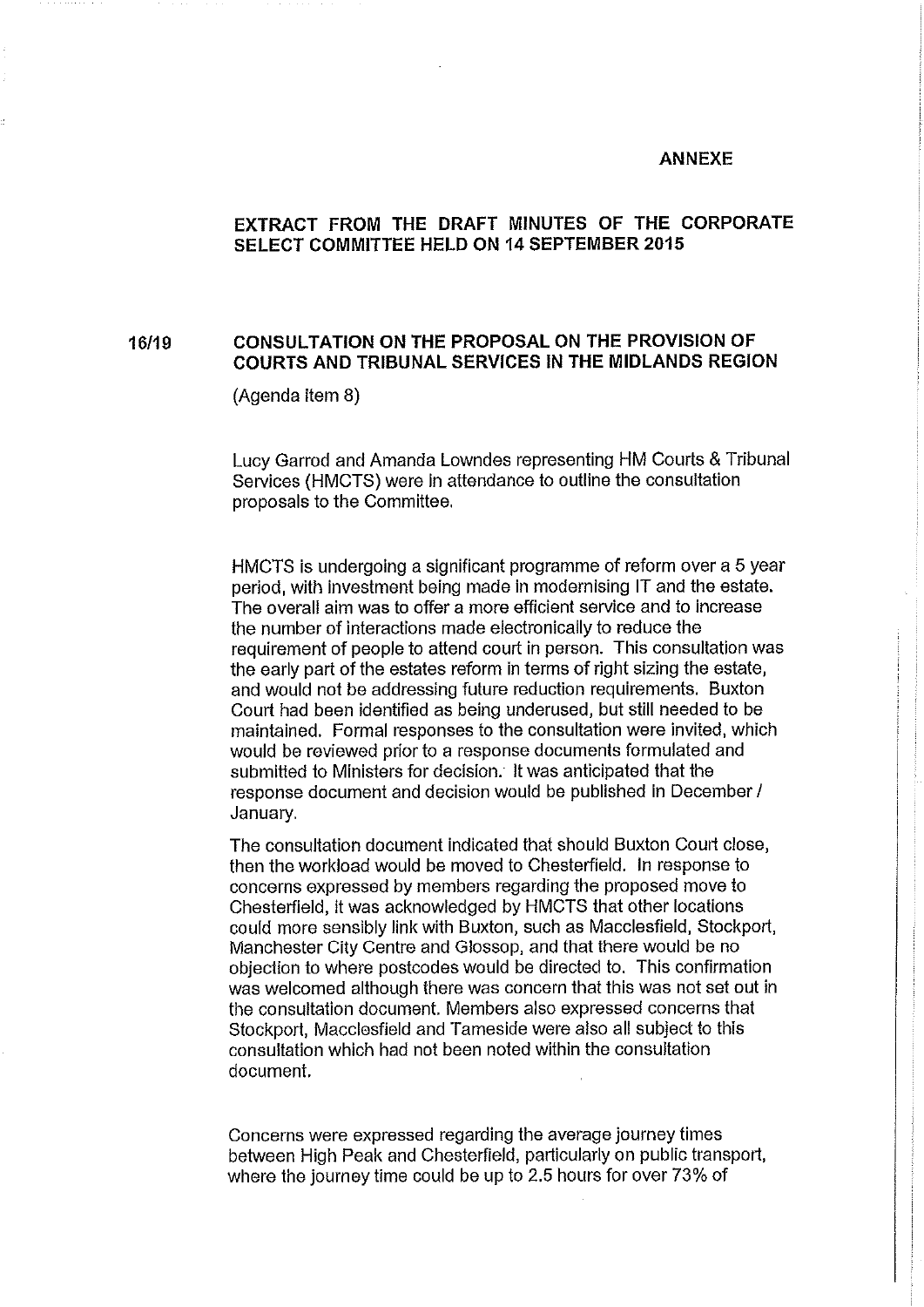people, according to the consultation document. Reference was also made to the inclement weather of the Peak District where roads were often impassable in the winter months. The effect of the longer journey times on participants was discussed, and the possibility that it may affect the vulnerable being able to put their views forward.

HMCTS advised that it was anticipated that the increased use of IT would reduce the need for people to attend court in person, including increased use of video and telephone links and online pleas for motoring offences In response to a query regarding the response of the police to the consultation, particularly, as in Derbyshire, road traffic police are based in Ripley. HMCTS made reference to the increased use of live link from police stations to enable the police to give evidence without having to attend court in person.

Members of the Committee commented that the factual information within the consultation document about Buxton Court was flawed, particularly in respect of the disabled access, the number of consultation rooms and the utilisation data. HMCTS confirmed that the utilisation data was correct, but acknowledged that an error had been made regarding the description of the public lift which had been corrected and communicated to all those who received the original consultation, which was queried by members. The view was expressed by members however, that the statement of facts regarding the court should have been agreed prior to the consultation taking place, and suggested that the information should be re-drafted and recirculated.

In response to a suggestion that Buxton Court should be upgraded, members were advised that the use of courts were dictated by the workload, and that the workload was diminishing due to changes in the way things were being dealt with.

In response to a query regarding the potential for joint working with DCC and other partnership opportunities available, HMCTS advised that contact would be made.

With reference to the impact on the staff should Buxton court close, members were advised that there would be re-deployment or redundancy options for staff, depending on individual circumstances. It was noted that to date, no compulsory redundancies had been made by the HMCTS.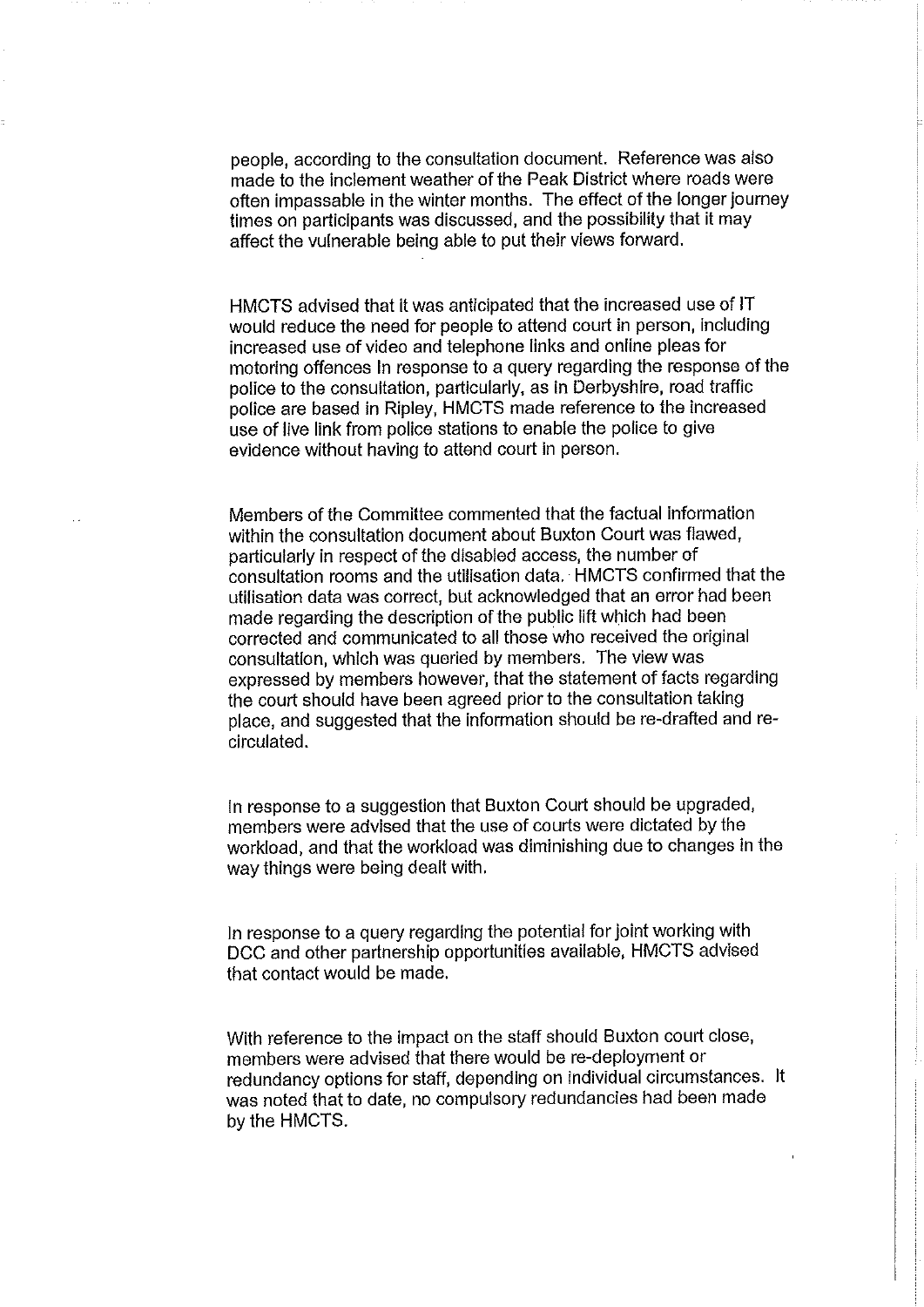### RESOLVED:

- 1. That the representatives of HMCTS be thanked for their attendance:
- 2. That the Chief Executive and the Executive Councillor for Corporate Services be requested to submit a response to the consultation on behalf of Corporate Select Committee;
- 3. That a further response be submitted from the Council detailing how the proposals could affect the daily business of the Council.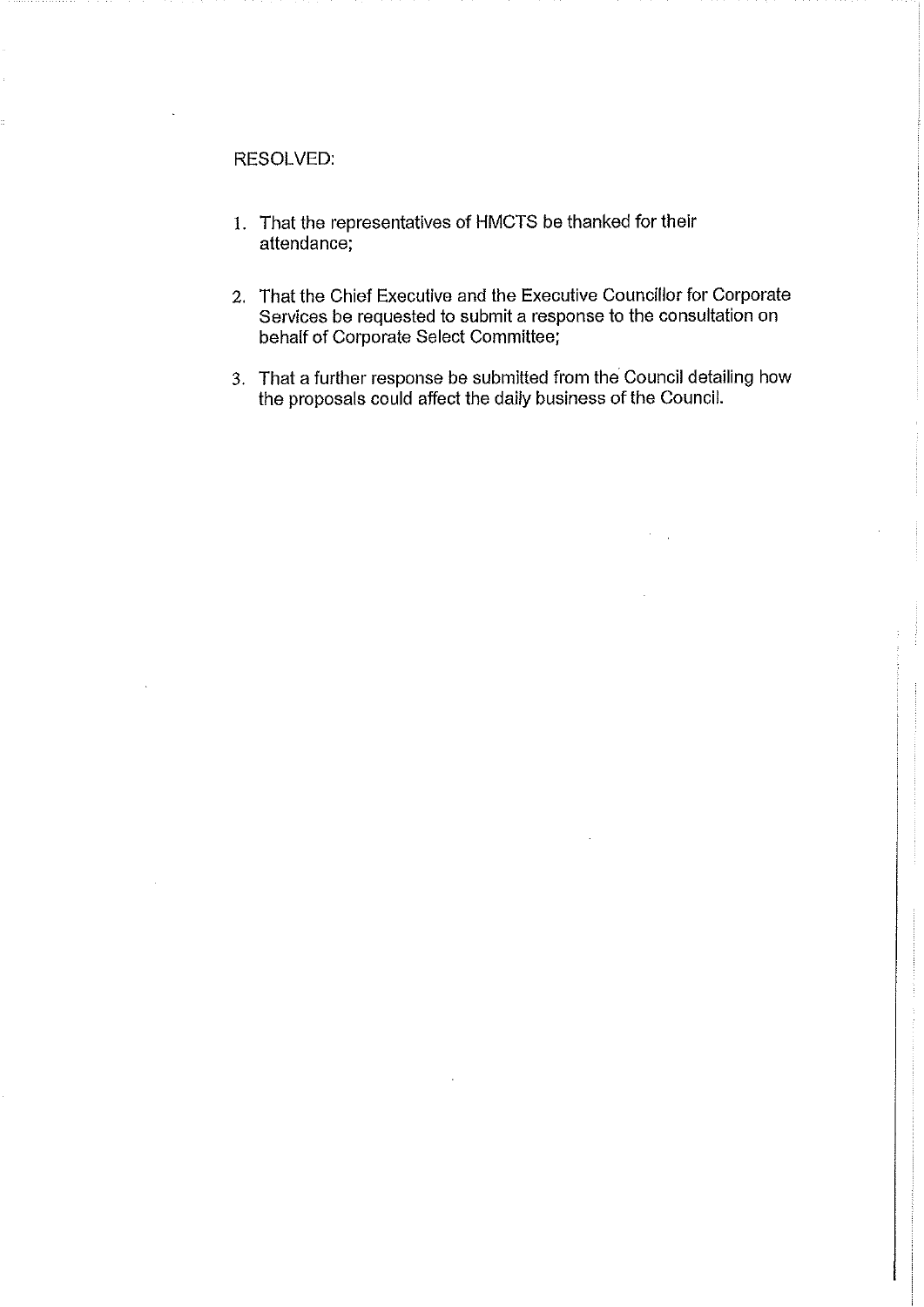### **APPENDIX B**

Subject: PROPOSAL ON THE PROVISION OF COURT AND TRIBUNAL SERVICES IN THE MIDLANDS **REGION** 

Dear Sirs,

Please find below, High Peak Borough Council's response to the above consultation. Please note that reference is also made within this response to the effect of the proposed closure of Tameside Court on staff and residents of High Peak Borough, which is where cases based in the north of the borough are heard. A separate response to this consultation has also been submitted by High Peak Borough Councillors.

The views of High Peak Borough Council are as follows:

The proposals would result in vastly increased travel times for our officers and residents. The consultation states that travel time by train between Buxton and Chesterfield takes approximately two hours and 15 minutes. The approximate cost of an Anytime Day Return is £32.30 and trains run at least hourly, and require one to two changes. A bus service operates between Buxton and Chesterfield which takes on average an hour and 20 minutes. For those residents who have their cases moved from Tameside to Manchester, the costs of a train return from Glossop to Manchester is £7.80 and the journey to the Court would take an hour, and include a half an hour walk from the train station in Manchester. Additional time would also have to be factored into journey times if the timetables do not coincide with court times.

The changes make this very prohibitive for people on low incomes or who may have mobility issues, to be able to represent themselves at Court. This could easily lead to inequitable access to justice for people with protected characteristics as defined by the Equalities Act.

Furthermore High Peak Borough Council will have to resource the additional travel costs incurred by its staff to be able to attend court. Obviously these staff will also be out of the office for longer periods of time travelling to and from court which would otherwise be spent on actual duties. This seems to be one area of the public sector saving money at the expense of another which could be seen as a false economy, particularly when multiplied across the tens of thousands of local authority staff across the country attending court each year.

As High Peak makes in the region of 110 applications to court each year in relation to possession proceedings concerning the management of its housing stock, as well as through numerous other areas of the council's work, the effect of High Peak Borough Council and its residents is significant, and therefore the Council is opposed to the closing of Buxton County and Magistrates Court.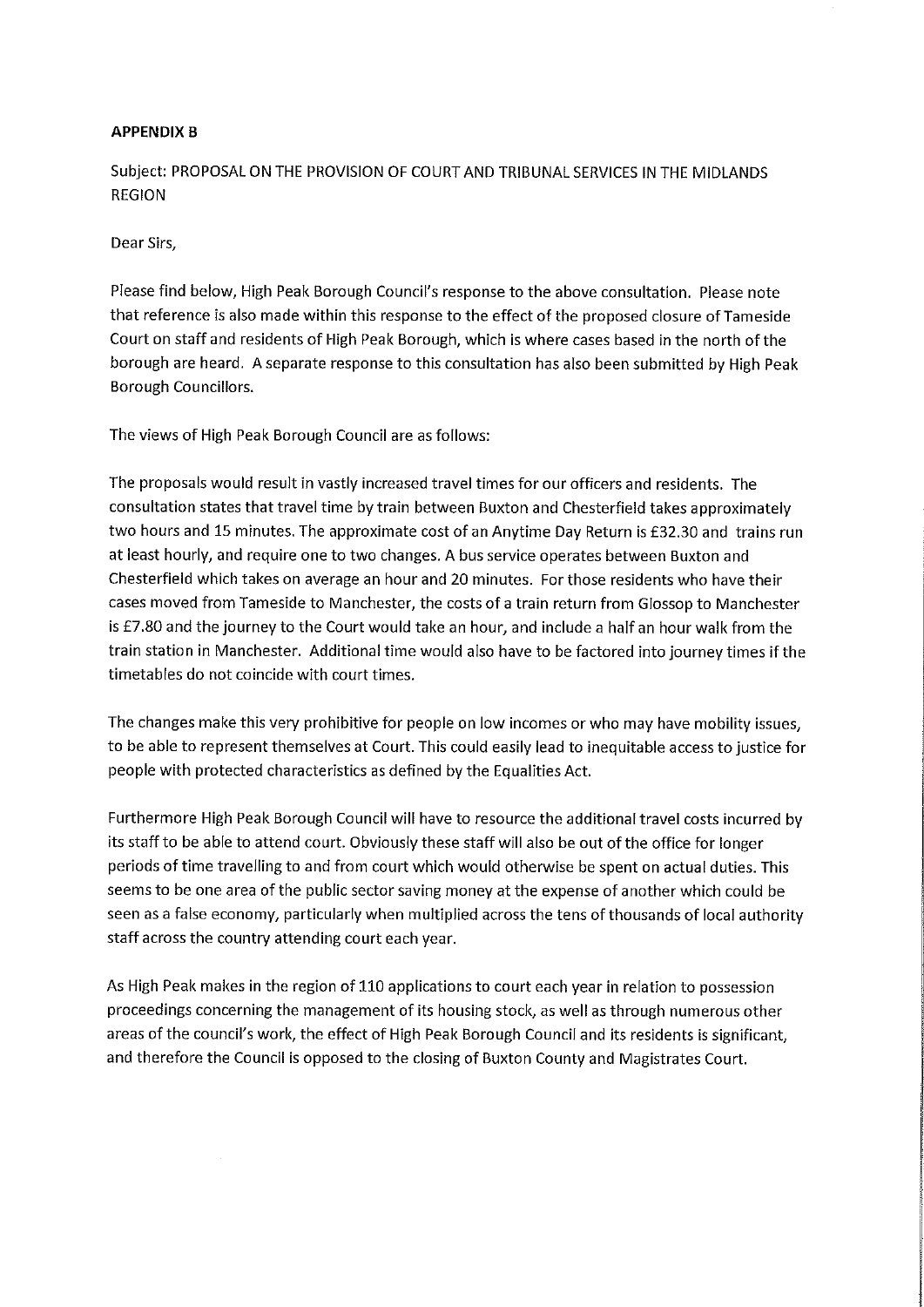#### **Buxton Magistrates' and County Court**

The Lord Chancellor has decided that Buxton Magistrates' and County Court should be closed and its work moved to Justice Centre and Stockport Magistrates' and County Courts. Consideration will also be given to some family public law (care work) being moved to Manchester Civil Justice Centre.

A total of 77 responses were received which related to Buxton Magistrates' and County Court. Of these:

- 35 were from magistrates
- 22 were from members of the public
- five were from other public sector bodies
- five were from professional users
- three were from criminal justice partners
- two were from members of the judiciary
- two were from others
- one was from a Member of Parliament
- one was from a member of staff
- one was from a union or staff group

Of these responses three were in support of the proposals, whilst 71 were opposed and three were neutral responses.

#### **Access to Justice**

Buxton Magistrates' and County Court is located in the town centre and has good train and bus links. The court is approximately 25 miles from the originally proposed receiving court, Chesterfield Magistrates', County and Family Court (Chesterfield Justice Centre). The journey time by car is approximately 50 minutes. However bus and train journeys are much Jonger. For many court users, particularly in and around Glossop and the north of Buxton, Stockport represents a better alternative as a receiving court.

A number of responses commented upon access to justice issues and the increase in travel times and cost if cases were to be transferred from Buxton to Chesterfield Justice Centre. Comments included:

"Such a journey would be especially difficult for anyone travelling from the Glossop area. The significant cost of the journey would disproportionately affect those on low incomes." (Volunteer for Victim Support)

"The time to travel from Buxton to Chesterfield is indeed about 50 minutes by car, however this does not take into consideration the fact that a good proportion of Buxton's work comes from the North West of the county - Wharlev Bridge, New Mills, Hayfield and Glossop. Neither does it take into consideration that many court users (and that includes defendants, victims and witnesses) do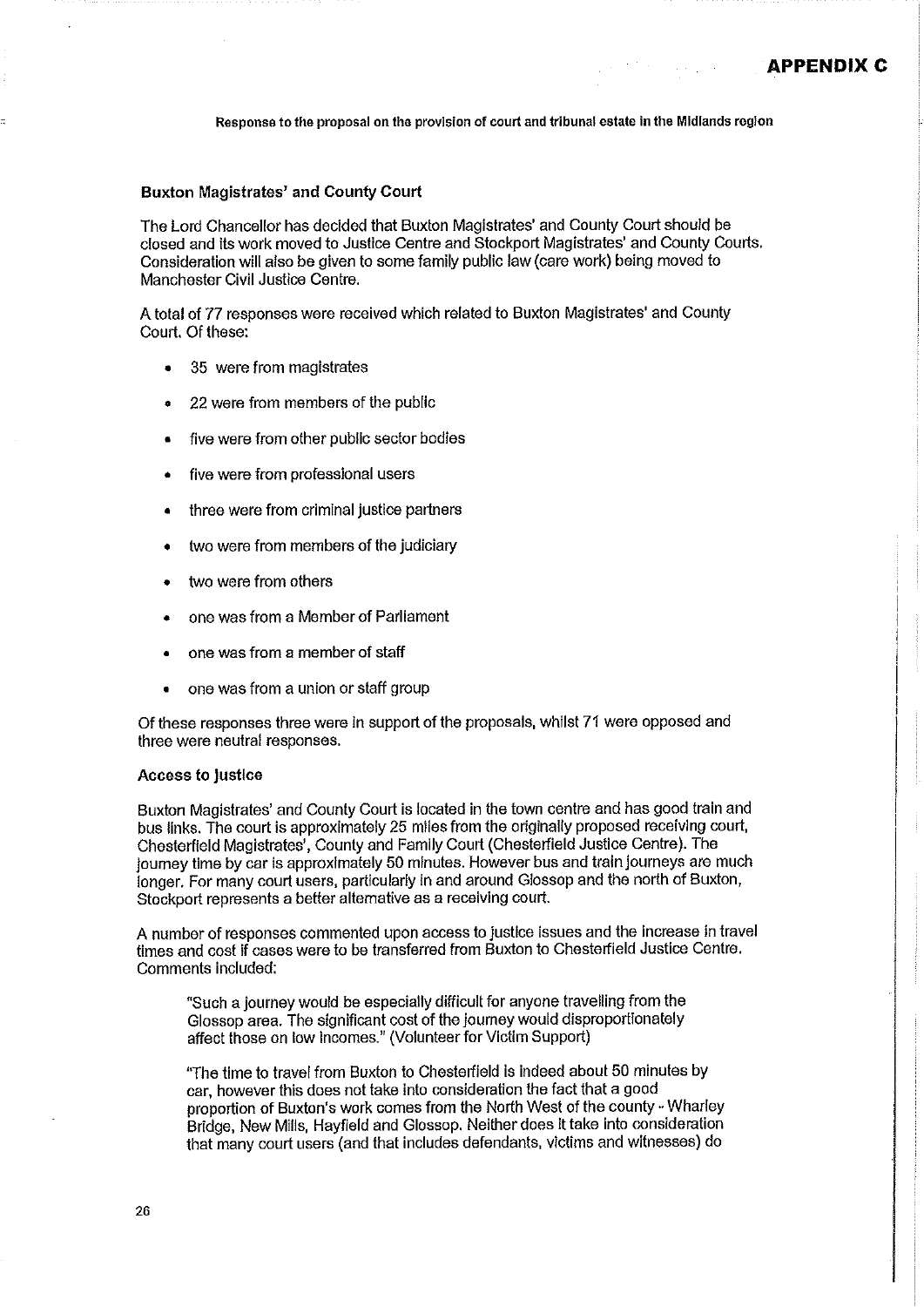not own cars and are on limited resources." (Chaiman of the Northern Derbyshire Bench)

"The Chesterfield Magistrates Court and Family Court is within reasonable proximity on roads which are not unduly busy. There is a convenient bus service running at comparatively regular intervals and at a reasonable cost." (The Osbourne Group)

HM Courts & Tribunals Service appreciates that the closure of Buxton Magistrates' and County Court could impact on those court users that reside in the more remote areas. While it is true that there may be some difficult public transport journeys from those areas to Chesterfield, this is not a reason on its own for the retention of the court at Buxton. Although the travel time could be more than an hour from the more remote areas, regard has to be given to the infrequency that those residents attend court and the proportion of people that would use public transport. Attending court is rare for the majority of society, compared to other services which they use and travel to more regularly such as places of further education and employment, airports and hospitals.

Buxton Magistrates' Court is situated approximately 25 miles away from Chesterfield Justice Centre: a travel time by car of 50 minutes each way and a bus journey of 60 minutes each way. The travel cost by bus is £6.30 return. The journey time by train is approximately two hours and 15 minutes each way. This does not include any additional journey time or expense for court users travelling from the more remote catchment areas of the court.

Adverse weather conditions were also raised. This can affect all parts of the country and on occasion prevent travel. On these occasions court cases are adjourned and re-listed when the weather conditions subside.

There is no evidence to support the opinion that longer journeys would be a disincentive to victims and witnesses attending court. To ensure that access to justice is maintained, particularly in the more rural locations, we are committed to providing alternative ways for users to access our services. The video link facility will remain in the Buxton Citizens Advice Bureau and can be used by victims and witnesses to prevent the requirement of a physical presence in court.

Litigants and witnesses involved in civil matters have been travelling from Buxton and the surrounding catchment areas for many years to attend hearings in Chesterfield, Derby and Nottingham. Parties arrive on time and HM Courts & Tribunals Service has received no complaints about start times or travel difficulties caused by this listing practise.

In addition to the above, public law family cases from Buxton and the surrounding catchment areas are also heard in Chesterfield, Derby and Nottingham as well as Buxton. These cases involve some of our most vulnerable people who are in receipt of benefits and who can have mental health, drink and drug related problems. This type of case also requires solicitors and numerous linked agencies to attend court for example, CAFCASS, Local Authorities and voluntary support workers. Parties generally arrive on time and HM Courts & Tribunals Service has had no complaints or issues raised.

HM Courts & Tribunals Service accepts that the journey to Stockport and Manchester from the northern areas of High Peak is direct and therefore quicker and less convoluted. Stockport Magistrates' Court and County Court was included in the North West regional proposals and following the consultation the court will be remain open and will receive some work from Buxton Magistrates' and County Court.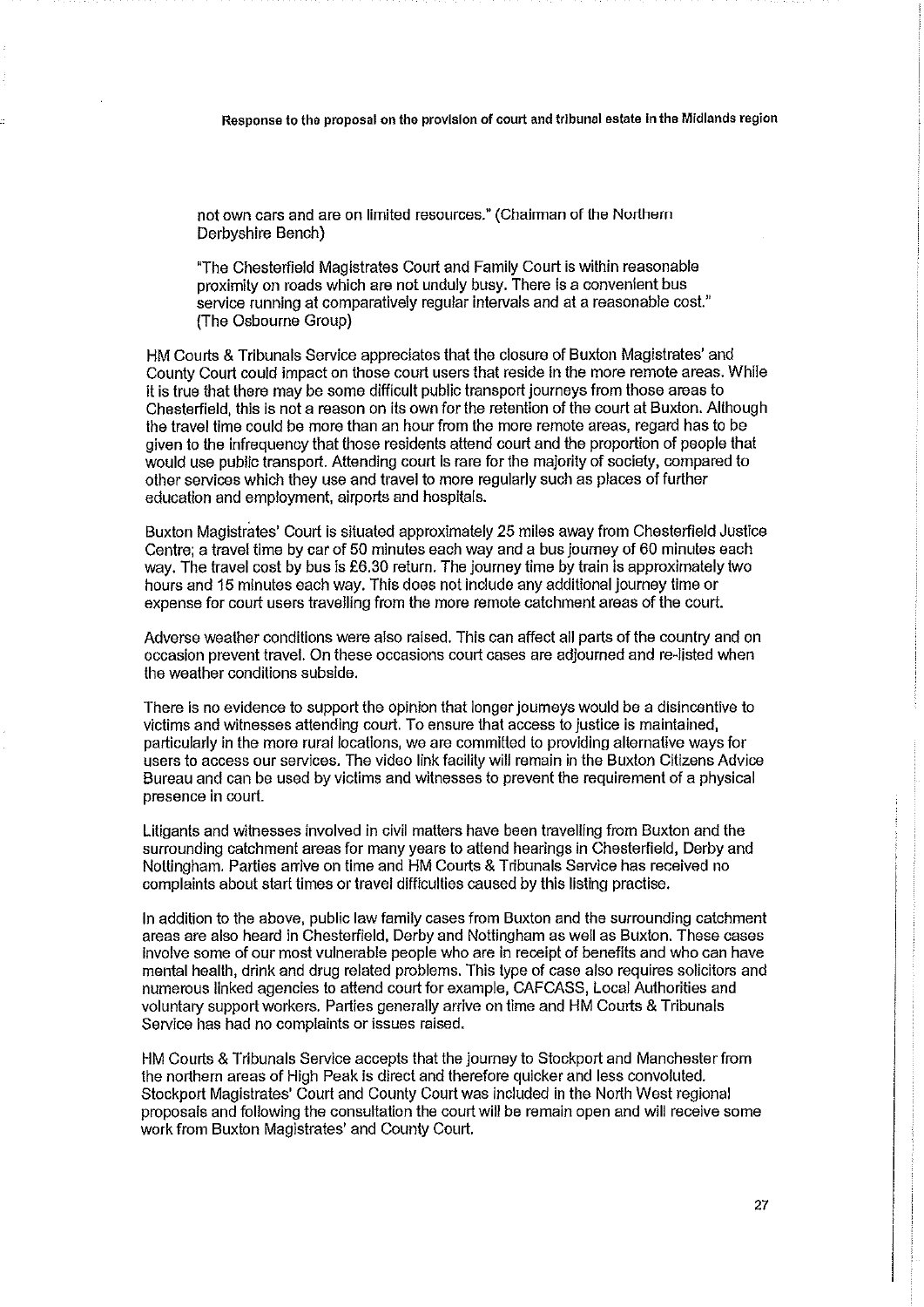HM Courts & Tribunals Service will, where possible, consider on a case by case basis requests for more flexible start and end times for court hearings and continue to explore the possible use of video links for those court users for whom increased journey times may be problematic. There are video link facilities installed within the Citizens Advice Bureau in Buxton, and HM Courts & Tribunals Service will continue to support the provision of this service.

It is accepted that longer journeys may incur increased costs but these will be outweighed by the savings and efficiencies achieved by locating our resources and reducing the size of the HM Courts & Tribunals Service estate.

#### Inaccurate information in the consultation paper

HM Courts & Tribunals Service received numerous responses regarding inaccuracies within the consultation paper.

"the court building is not fully complaint with the Equality Act 2010...access to the courtrooms is via two flights of stairs -this is incorrect as a new service lift was installed six vears ago and the building is fully compliant with the Equality Act." (Chairman of the Northern Derbyshire Bench)

"there are two consultation rooms...the overall condition of these rooms is poor-The two consultation rooms were rebuilt three years ago and are of a high standard." (Magistrate)

"there is one waiting room....so desired segregation of parties cannot be achieved"-this is incorrect as a separate entrance and room for witnesses was installed three years ago." (Chairman of the Northern Derbyshire Bench)

"The utilisation of the court house is quoted as 27%- but details are given of 12 sessions a week out of a possible 20, with additional fortnightly and monthly sessions." (Magistrate)

"...although there is in fact a publically accessible lift, this is provided to the rear of the building. The prospect on entering through the main entrance to the court is a flight of stairs and the information desk is several flights up and, from recollection, inaccessible from the lift. In our view this is not an acceptable provision. We are also aware that areas of the premises stand permanently empty and others are severely underutilised. Clearly there is the need for some action." (Members of the public)

HM Courts & Tribunals Service has stated that the court has no public lift, when in fact it does. There are two lifts at the court, one is a public lift which takes parties to the first floor court rooms; and another smaller "platform" lift which is used by our magistrates. We did not state that there was no access for our disabled users; but did state that wheelchair users can access the building using the magistrates lift, as opposed to the public lift. As soon as we identified the error had been made HM Courts & Tribunals Service wrote to the MP and to recipients of the consultation and apologised for making this mistake. HM Courts & Tribunals Service regrets this error however this is not a reason to keep the court open.

The building is not compliant with the Equality Act 2010. A fully compliant building allows access to all floors and all public facilities to all disabled people. Our disabled court users cannot access the second floor, where the court counter and office are located. Whilst not solely for this reason, it does mean that the building is not compliant with the Equality Act 2010.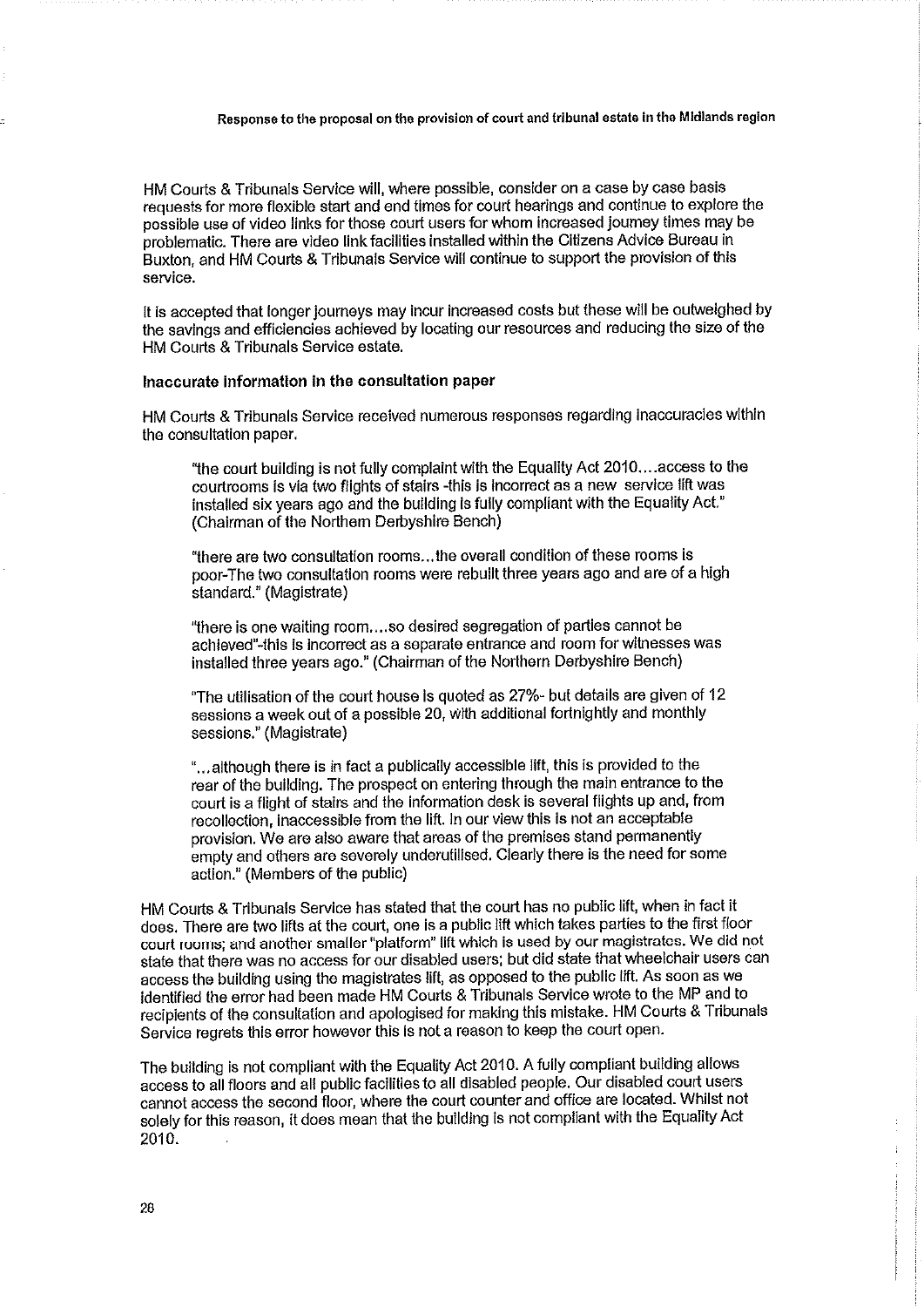The consultation document does describe the consultation rooms as 'poor'. In financial year 2011-12 HM Courts & Tribunals Service made improvements to the facilities at Buxton by converting a utility area into a witness waiting room and the cell area into consultation rooms. However the rooms are very small and cramped. They fall short of the standard required by HM Courts & Tribunals Service and of those provided in court buildings across the country.

There is only one designated witness waiting room in the building so when there is more than one party for example, in a family matter, the desired segregation of parties cannot be achieved.

The utilisation figures in the consultation paper are correct. The consultation document explains how the utilisation figure is calculated. Utilisation figures are calculated using 2014-15 sitting hours data as a proportion of the total courtroom capacity. Capacity is based on 248 sitting days per annum and five hours per day per courtroom. Inevitably utilisation figures will be lower than the average scheduling would suggest as sittings reduce at certain times of the year and sitting hours can often fall short of five hours per day. Buxton Magistrates' and County Court does sit every day, but not always for full days and not using both court rooms.

The building is under used (approximately 27%) and the workload currently generated does not require increased sittings.

#### Value for money

The operating costs for Buxton Magistrates' and County Court for 2014-15 were approximately £90,000.

Some responses raised concerns about value for money.

"Closure of the court may save a relatively small amount of money each year, however, the result would be yet another public building standing empty in a town which is trying to regenerate." (Crown Prosecution Service, East Midlands)

"If the Magistrates' and County Courts are to be released, then there is a real prospect that, working with DCC and its museum service and with local community groups, an entire building block could be brought into reuse." (The Osbourne Group)

"You point out correctly that the building is held on a lease which is due to expire 2030. That means that HM Courts & Tribunals Service will not make a capital sum by selling the building and I understand that the rent is nominal so there will be little saving there." (Member of the public)

Any increase in magistrates' expenses would be offset by better listing arrangements and maintaining magistrates' competencies. The magistrates who are booked will be better used and will frequently sit full sessions as opposed to short sittings; and hear a more varied caseload.

HM Courts & Tribunals Service acknowledges that the tenure on Buxton Magistrates' and County Court is leasehold and therefore no capital gain would be achieved by closing the court. Financial savings will be found in fixed and semi-variable costs listed above; and from the efficiencies in operating from fewer sites.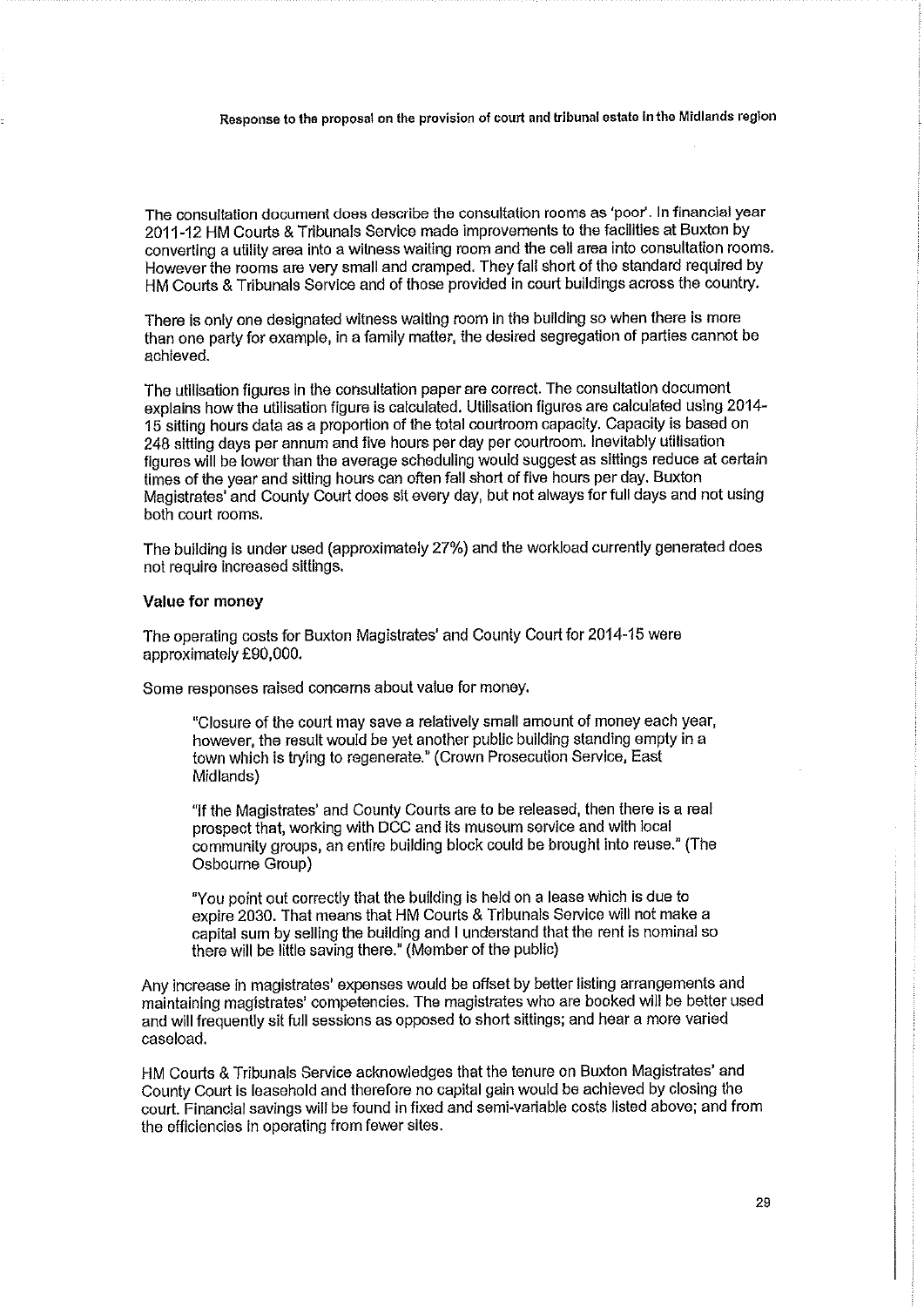A national programme is underway to renew the department's video link equipment and related infrastructure and this will lead to a more reliable system being available to court users. HM Courts & Tribunals Service will explore using modern technology, not just to make the justice system more accessible but to reduce the costs of the whole justice system. This will be achieved by not requiring extensive transportation of prisoners for ball hearings, or the police to take full days off their priority work to sit in a court room. Progress towards a modernised service is already being made. Wi-Fi and digital screens have been introduced Into many court buildings and a digital case management system for the administration of criminal cases is well under way.

The proposals contained in the consultation provide for an opportunity to enhance service delivery, improve performance and provide staff development opportunities. HM Courts & Tribunals Service regularly assesses and adjusts available resources to meet the ever changing business demands.

HM Courts & Tribunals Service has to have due regard to make sure its estate is used to deliver justice efficiently and effectively while providing value for money to the public purse.

#### **Operational efficiency**

The current utilisation rate at Buxton Magistrates' and County Court is very low (approximately 27%) and does not justify keeping the court open. The receiving courts can absorb the workload from Buxton without any enabling works. Chesterfield Justice Centre is a modern private finance initiative (PFI) purpose built court building, which offers excellent quality facilities.

"Any cases currently at Buxton where defendants are found guilty and sentenced to custodial sentence are ably dealt with by the current and long standing partner arrangement with the local Derbyshire Police service attending and removing the prisoner to their upgraded cell facilities very close to the Buxton Court house to be detained whilst the PECS provider progresses to a suitable detention facility as ordered by the court. On average utilised once per month." (Buxton Court Staff)

"Members of the courts in Buxton both Magistrates and County will find it very difficult to continue in employment if the courts are closed. It is a remote location the magistrates court at Glossop closed some years ago so a large area has no court... Members live locally and would find it impossible to travel to Derby or Chesterfield. Roads are often difficult in winter and public transport disrupted some members have caring responsibilities which will make long days travelling difficult." (Public and Commercial Services union)

"The principals behind the proposals contained in the consultation paper are ones which should be supported in the interests of efficiency and financial economy." (The Osbourne Group)

"The court is massively underused; I'm in full favour of the court being closed in The High peak in Buxton Derbyshire." (Member of the public)

Larger buildings can facilitate more flexible and efficient listing of cases and give users more certainty of when their case will be heard.

Our staff and judiciary are one of our most valuable resources. By locating them in fewer sites we will create listing flexibility and improve efficiency and productivity. All this will lead to an improvement in service delivery - reducing delay, providing swifter access to justice and speedier case conclusion. This also reduces the impact on our linked agencies such as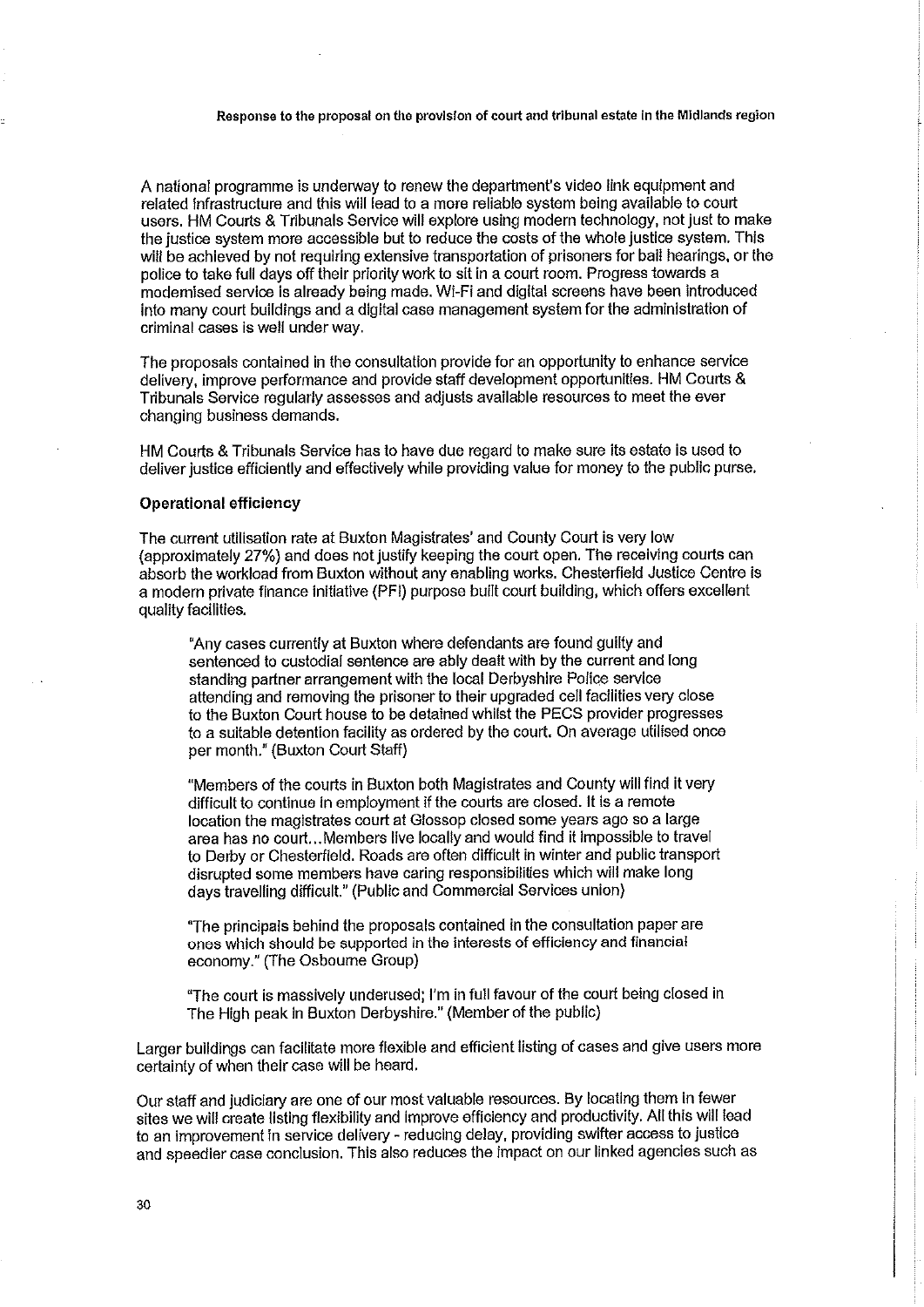Prisoner Escort Custody Services (PECS) and Police, who are not normally in attendance, but are currently required to attend Buxton to collect defendants that have been given a custodial sentence.

The impact upon any staff will, as always be closely managed by HM Courts & Tribunals Service. Impact assessments will be completed for all staff, and will include the assessment of impacts on equalities, which will highlight any issues that may require further consideration. These procedures are fundamental standard practices carried out by HM Courts & Tribunals Service when managing any organisational or business change.

#### Alternative provision of services

We have received several suggestions for alternative provision of services.

"A video link in Buxton and Glossop for witnesses and perhaps some defendants who are not at risk of custody, would be a good idea." (freelance journalist)

"By using a civic building as a courthouse in Buxton, then the obvious solution is to continue to use the existing court building, which is leased at a peppercorn rent from Derbyshire County Council already. The total cost, of any alternative local scheme would be far higher than staying in the existing, well equipped building!" (Magistrate, Northern Derbyshire Bench)

"There may be other possibilities in the High peak area by working with the Local Authority to provide a movable facility that could operate in different areas of the High Peak." (Member of the public)

"County Court hearing rooms are not difficult to set up. No secure facilities are required. All that is needed by way of accommodation is an adequately sized and arranged room with appropriate entrances and exits. There would need to be provision for recording and security which should not be beyond the wit of man. Judges would require an internet connection for online access to legal materials - which the imminent new judicial laptops should make much easier." (Designated Civil Judge for Nottinghamshire, Derbyshire and Lincolnshire)

HM Courts & Tribunals Service has already established alternative ways in which users can access our services. We are looking to expand these provisions to provide more choice than is currently available, through making better use of technology, including video conferencing and exploring use of civic buildings to progress towards a more modern, flexible service.

HM Courts & Tribunals Service appreciates that not all members of the public have personal access to IT. However, these facilities are available in local libraries, internet cafes and Citizen Advice Bureaus.

A number of responses commented to the effect that Stockport or other courts in the North West would provide a better alternative for users, particularly in and around Glossop, than Chesterfield.

"If Buxton court has the close then it would be better if court users were able to access Stockport or Tameside Magistrates courts as these are much closer to Buxton that Chesterfield." (Magistrate, Northern Derbyshire)

 $3<sub>1</sub>$